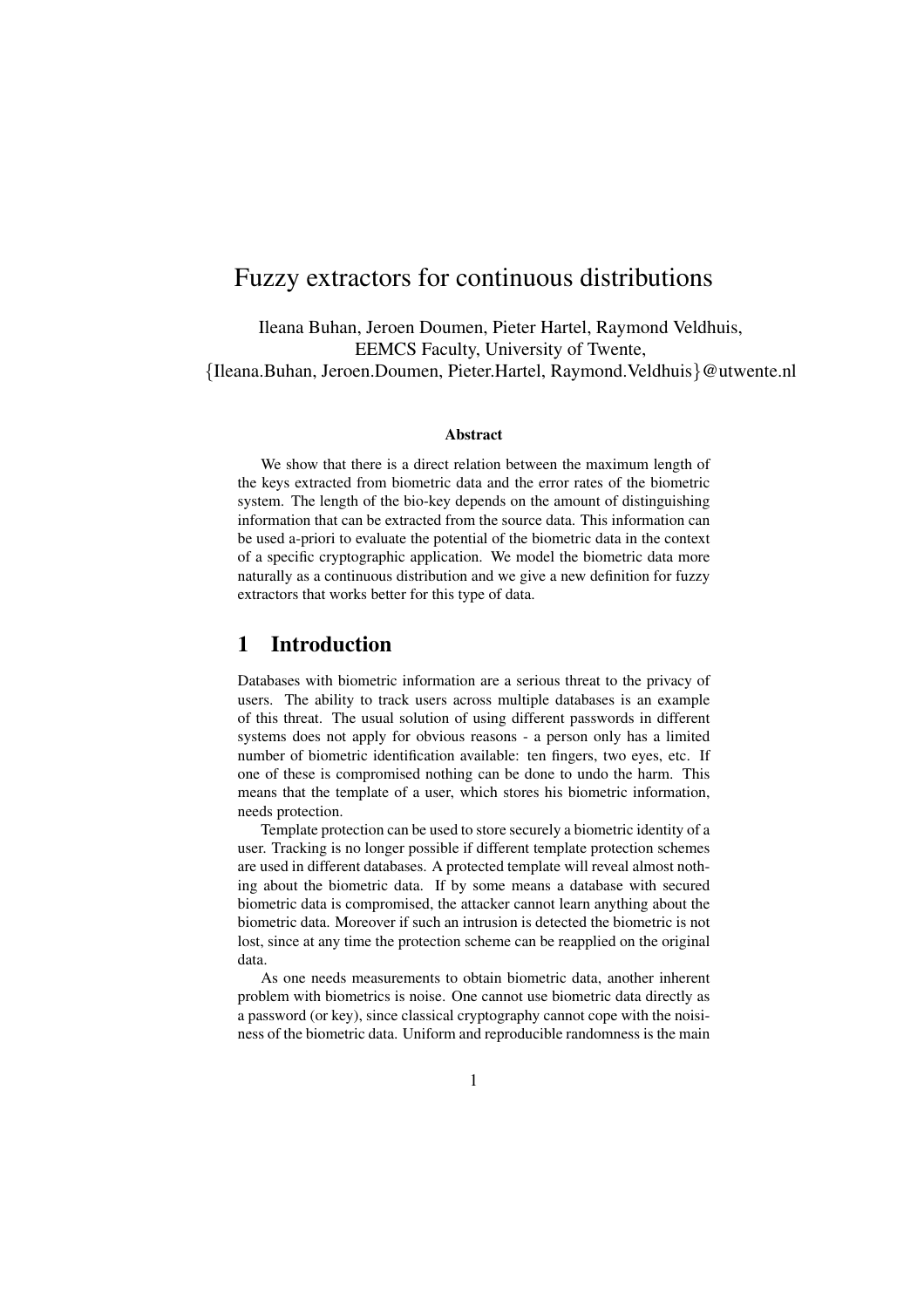ingredient for a good password. Unfortunately, biometric measurements do not fit this directly. Template protection schemes can be applied as a transformation function on biometric data to make the password reproducible. By this transformation, biometrics can be used as passwords.

In the literature often the source of biometric data is considered to be either continuous or discrete. Therefore template protection schemes can be divided in two classes. Representatives of the first class are continuous source shielding functions [5], the reliable component scheme [7] and the multi-bit scheme [3]. The fuzzy vault [8] and the secure sketch [4] belong to the second class.

It is difficult to compare the performance of these schemes because there is no unified view on the evaluation strategy. All authors estimate the error rate of their system in terms of FAR and FRR , but when it comes to evaluating the security of the resulting binary sequence different authors have different opinions. Monrose et al. [6] compute the guessing entropy while Zhang et al. [9] try to estimate the number of effective bits in the resulting key and propose a weighting system for choosing the best combination. Chang et al. [3] analyze the security of a sketch by investigating the remaining entropy of the biometric data, given that the sketch is made public. The same approach is taken by [2].

Contribution. Fuzzy extractors [4] where proposed as a general model capable of describing any template protection scheme that assumes a discrete source initial data. In this paper we extend the scope of the classical fuzzy extractors to continuous source data. We propose CS-fuzzy extractors as a unifying view on template protection schemes. This give us new insights. We show that the length and the quality of the bio-key depends on the amount of distinguishing information that can be extracted from the initial data. This gives a bound on the number of uniformly distributed bits that can be extracted from a given set of data. This information can be used a-priori to evaluate the potential of the biometric data in the context of a specific cryptographic application.

# 2 Preliminaries

Before we delve into the differences between discrete and continuous source biometrics, we need to establish some background first. We start by giving our notations, as well as some basic definitions. Secondly, we introduce the fuzzy extractor for a discrete source as given by [2, 4]. Thirdly, we briefly discuss the chosen model of the continuous source and its implications. Lastly, we remind the reader of the definitions of biometric error rates common in the literature.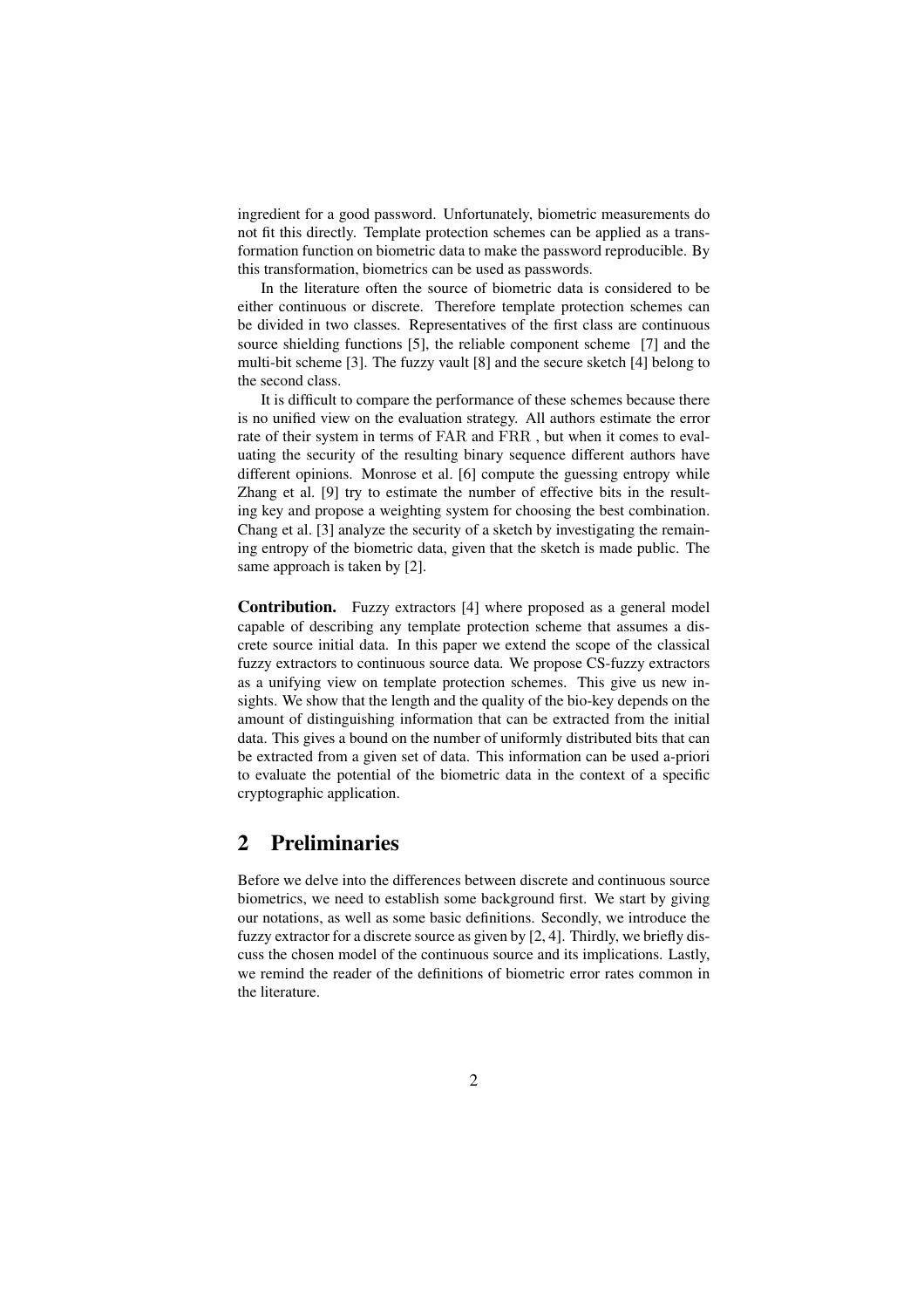**Notation and Definitions.** We will use  $\mathcal{U}_l$  to denote the set of uniformly distributed binary sequences of length l. When referring to keys extracted from biometric data we are interested in the probability that an adversary can guess the value of the key on the first try. The *min-entropy* or the *predictability* of a random variable X denoted by  $H_{\infty}(X)$  is defined as the logarithm of the most probable element in the distribution:  $H_{\infty}(X) =$  $-\log_2(max_x P(X = x))$ . The min-entropy tells us the number of nearly uniform bits that can be extracted from the variable X.

The Kolmogorov distance or *statistical distance* between two probability distributions A and B is defined as:  $SD(A, B) = sup_v|Pr(A = v)$  –  $Pr(B = v)|$ .

For modelling the process of randomness extraction from fuzzy data Dodis et al. [4] define the notion of a fuzzy extractor.

The purpose of a fuzzy extractor is to extract robustly a binary sequence s from a noisy measurement  $w'$  with the help of some public string  $Q$ . This process is presented in figure 1. Enrollment is performed by a function *Gen*, that on input of the noise free biometric  $w$  and the binary string  $s$ , will compute a public string Q. The binary string s can be extracted from the biometric data itself as in the reliable component scheme, presented in more detail in section 3.5, or s can be generated independently as in [5]. The dotted lines in figure 1 illustrate these alternatives.



Figure 1: *A fuzzy extractor.*

For a discrete source  $M$  endowed with a metric  $d$ , the formal definition of a fuzzy extractor [2, 4] is:

**Definition 1 (Fuzzy extractor)** *An*  $(M, m, l, t, \epsilon)$  *fuzzy extractor is a pair of randomized procedures,*  $\langle Gen, Reg \rangle$ *, where:* 

- **Gen** *is a (necessarily randomized) generation function that on input*  $w \in M$ *extracts a* private string  $s \in \{0, 1\}^l$  *and a* public string Q, *such that for all random variables* W *over* M such that  $H_{\infty}[W] \geq m$  and dependent variables  $\langle s , \mathbb Q \rangle \leftarrow Gen[w]$ , it holds that  $SD[\langle s , \mathbb Q \rangle, \langle U_l, \mathbb Q \rangle] \leq \epsilon$
- **Reg** is a regeneration function that given a word  $w' \in M$  and a public string Q *outputs* a string  $s \in \{0,1\}^l$ , such that for any words  $w, w' \in \mathcal{M}$ *satisfying*  $d(w, w') \leq t$  *and any possible pair*  $\langle s, \Omega \rangle \leftarrow Gen[w]$ , *it holds that*  $s = Reg[w', Q]$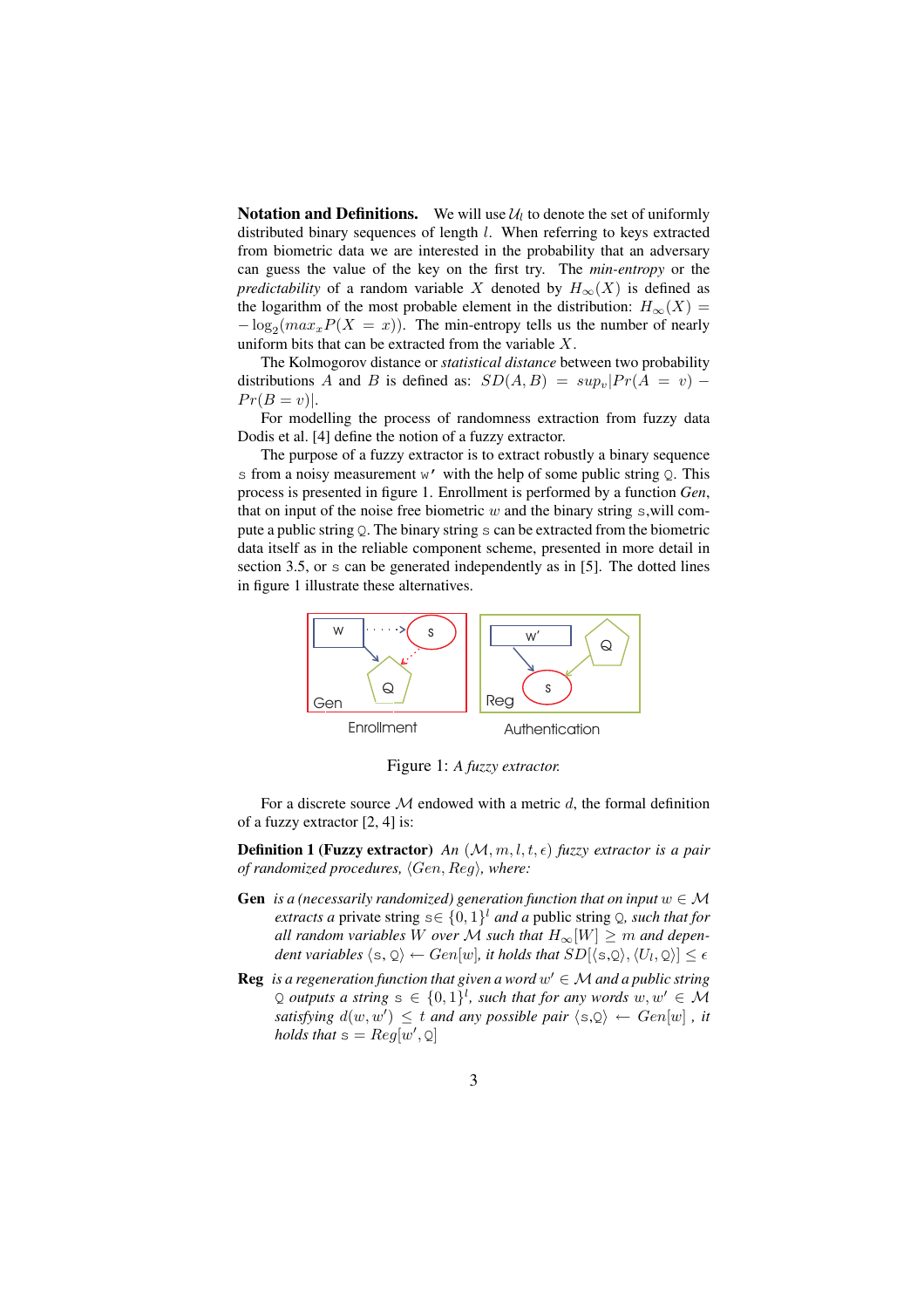During authentication, function *Reg* takes as input a noisy measurement w' and the public string Q and it will output the binary string s if w and w' come from the same user.

**Distribution modelling.** The biometric identity of a user is described by multiple features. We assume that the features are independent. For simplicity, in this paper all examples and definitions are presented for one feature only. The extension to higher dimensions is natural.

Let  $S_a$  (the subscript a meaning authentic) be the probability distribution that describes a user in the system. We denote with  $S<sub>q</sub>$  the *probability distribution of the whole population*; in this case the subscript means global.

We use the Gaussian distribution for both  $S_a$  and  $S_a$ , since it represents a common model for real world raw data. The imposter distribution can then be written as  $S_g = N(\mu_g, \sigma_g)$ . Any *user distribution*  $S_a$  is described by a standard deviation  $\sigma_a$  and a mean  $\mu_a$  drawn from  $\mu_a \in N(\mu_g, \sigma_g - \sigma_a)$ .

To estimate  $w$ , which represents the biometric identity of a user, multiple measurements are taken and a mean is estimated. The small perturbations between measurements hold important information. They represent an estimate on how far from the mean other genuine samples will be. We can call this information noise which can be represented as the standard deviation. This is used to establish suitable probabilities of value acceptance and rejection area.

A noise free biometric, in the case of a discrete distribution is denoted by w. When a continuous distribution is assumed, the closest to the notion of  $w$ is  $\mu_a$ , the mean of the authentic distribution  $S_a$ . We will use  $\mu_a$  when a noise free biometric template is computed from continuous source initial data and w when the initial data is discretely distributed.

For consistency, we use the same notation for a noisy measurement,  $w'$ both for discrete and continuous source data.

Error rates. The error rates of a biometric system are determined by the accuracy with which the matching engine can determine the similarity between a measured sample  $w'$  and the expected value  $\mu_a$  of distribution  $S_a$  [1]. We can construct two possible hypotheses:

 $H_0$  the measured w' is coming from the authentic user;

 $H_1$  the measured w' is not coming from the authentic user;

The matching engine has to decide whether  $H_0$  or  $H_1$  is true. To express the accuracy of a biometric system the terms *false acceptance rate* (FAR ) and *false rejection rate* (FRR ) are used. The *false acceptance rate* is a type I error and represents the probability that  $H_0$  will be accepted when in fact  $H_1$ is true. The *false rejection rate* is a type II error and represents the probability that the outcome of the matching engine is  $H_1$  but  $H_0$  is true. In the setting of figure 2 we have a false acceptance every time another user, from the distribution  $S_g$  is generating a measurement which is in the acceptance region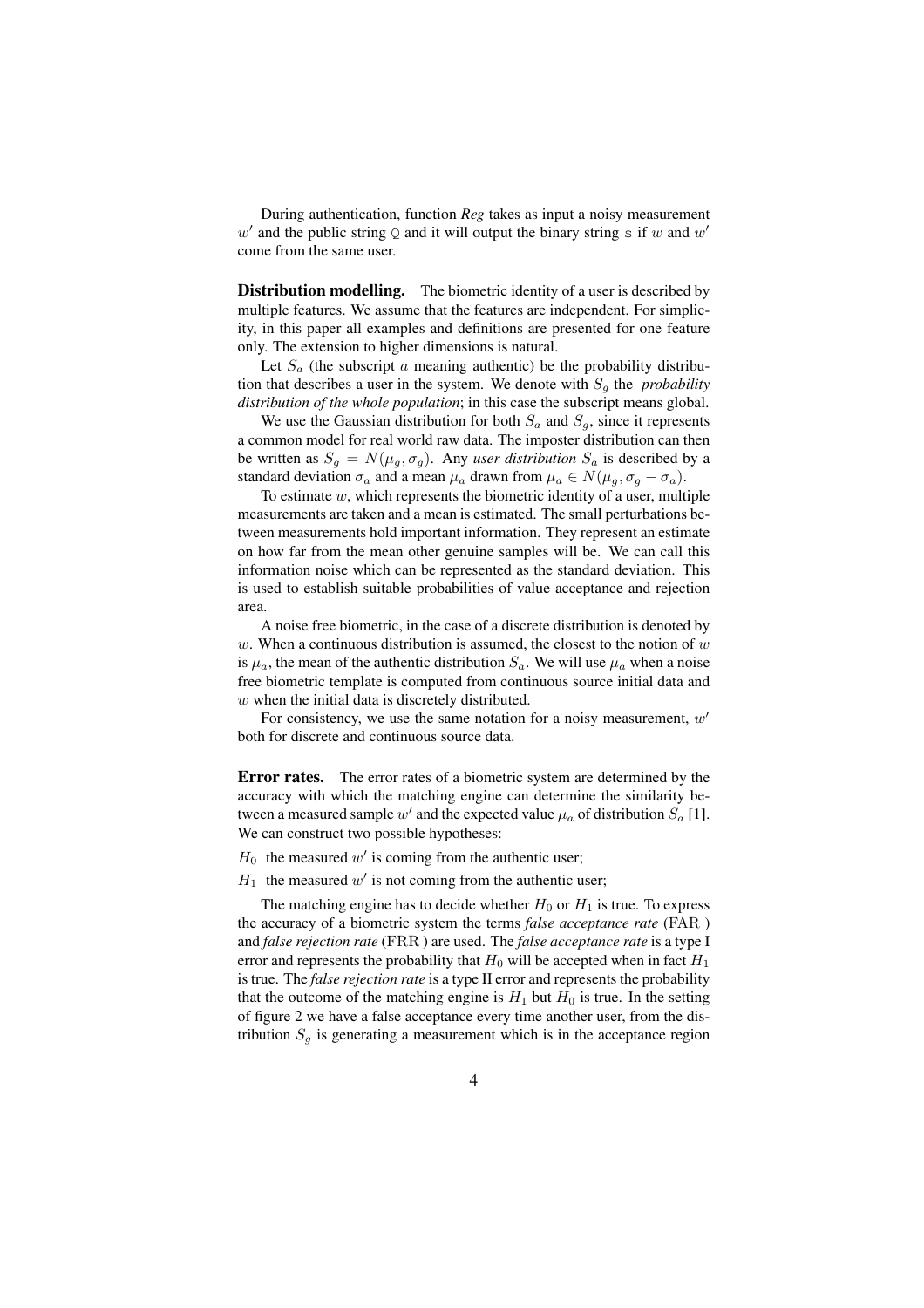

Figure 2: *Threshold*  $\langle T_1, T_2 \rangle$  *determines acceptance and rejection regions* 

described by the interval  $\langle T_1, T_2 \rangle$ . We can then write FAR =  $\int_{T_1}^{T_2}$  $T_1^{12}$  pdf $(S_g)dx$ , where *pdf* stands for *probability density function*. Every time user  $S_a$  produces a sample that is in the rejection area, he will be rejected, thus FRR  $=1 - \int_{T_1}^{T_2}$  $T_1^{12}$  pdf $(S_a)dx$ .

Dodis et al. [4] assume that the data source  $\mathcal M$  is discrete for the definition of fuzzy extractor. However, the class of template protection schemes that uses continuous sources does not fit this model. Instead of trying to fit this class by implicitly discretizing the continuous source, the fuzzy extractor definition should be extended to model both classes. This is the subject of the next section.

# 3 Fuzzy extractors for continuous distributions

We show in this section that in the fuzzy extractor  $(M, m, l, t, \epsilon)$  there is a natural link between parameter  $m$ , the threshold  $t$ , the length of the resulting binary sequence l and  $\epsilon$  the distance between the distribution of the key and the uniform distribution. For the cs-fuzzy extractors we choose slightly different parameters which are more natural for biometric data that are suited for continuous distributions.

## 3.1 From continuous to discrete sources

Definition 1 relies on a source  $M$  with min-entropy  $m$ . How can we construct a source with min-entropy m out of a continuous distribution like  $S_q$ ? A common solution is to divide the measurement axis into intervals. To each interval  $d_i$  a discrete string  $s_i$  will be associated.

Example. In the setting of figure 3 the result of this division is the discrete distribution  $D_q = \langle d_i \rangle, i = 1..n$ . In figure 3, n is equal to 8. The public string  $Q$  contains the representation of the quantization. The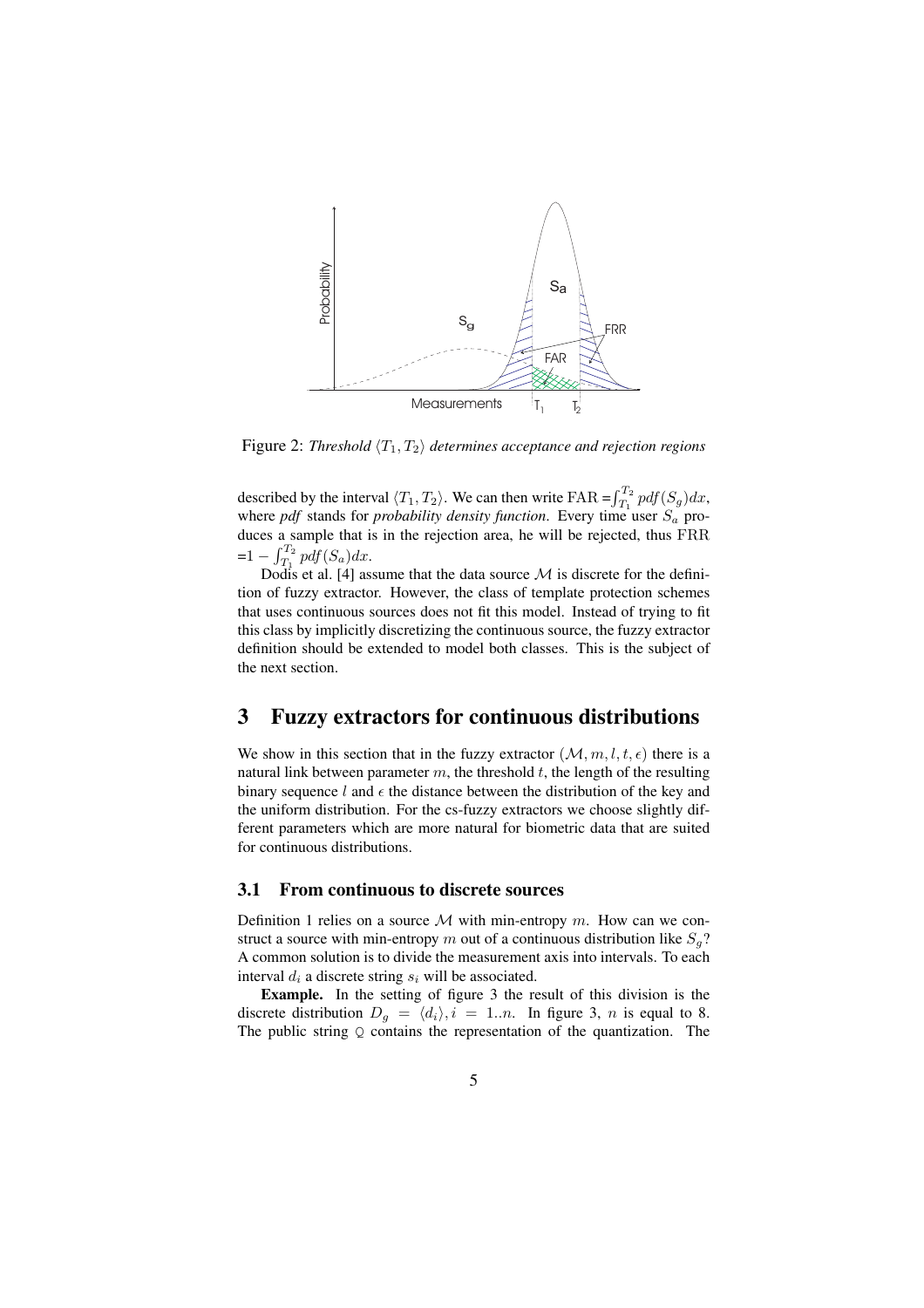

Figure 3: *Discretization of a continuous distribution*

probability of selecting an interval is computed as  $p_i = Pr[D_g = d_i] =$  $d_i$  pdf $(S_g | Q)dx$  where the integral is taken over the interval  $d_i$ . The continuous distribution  $S<sub>g</sub>$  has been transformed into the discrete distribution  $D_q = \langle d_i \rangle$ ,  $i = 1, ..., n$  where n=8. A user  $S_a$  can be described by only one authentic interval. We denote with  $p_{auth}$  the probability associated to the authentic interval. We chose the authentic interval  $d_i$  for which the value  $p_{auth} = \int_{d_i} pdf(S_a)dx$  is maximized since this describes best our user. In figure 3,  $d_7$  best describes user  $S_a$ .

Now we are able to speak of the min-entropy of  $D_q$  denoted by m and defined as  $m = -log_2 p_{max}$  where  $p_{max} = max_i (Pr[D_g = d_i])$ .

The effects of the discretization on the error rates, the FAR and the FRR are shown in figure 4. If we associate to user  $S_a$  the discrete variable  $d_i$  the FAR for this user will be equal to  $p_{auth}$ , in figure 4 the crosshatched area. The probability of a false rejection is determined by what is left from the distribution of  $S_a$  after removing  $p_{auth}$ , in figure 4 the FRR is the dashed area.

#### 3.2 Relating min-entropy  $m$  and FAR

The above construction using the biometric data creates a tight relation between the min-entropy m of distribution  $D_q$  and the error rates of the biometric system. For the output sequence s to have a small chance of guessing the correct value from the first try we have to maximize the min-entropy by lowering the values of all the probabilities  $p_i$ . Unfortunately, by lowering  $p_i$ we increase the FRR .

**Proposition 1** *For the above defined distribution*  $D<sub>q</sub>$ *we have*  $m \le -log_2\text{FAR}$ *with equality when*  $p_{auth} = p_{max}$ .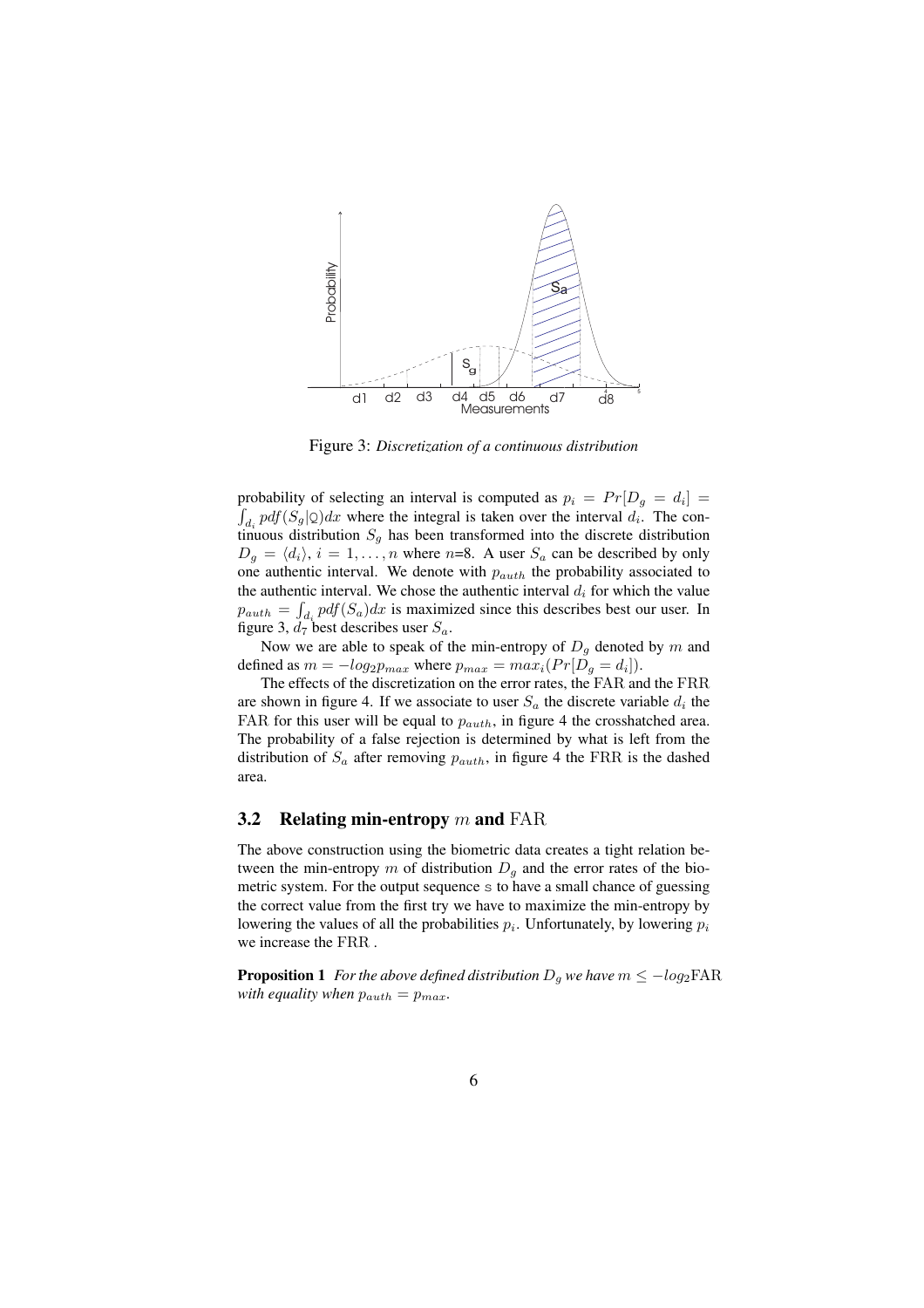

Figure 4: *Effects on the error rates of discretization of a continuous distribution*

*Proof:* We take  $p_{max} = max_i p_i$ . Since  $p_{max} \geq p_{auth}$ , we know that:

 $m = -log_2 p_{max} \leq -log_2 p_{auth} = -log_2$ FAR

**Corrolary 1** FAR  $\leq 2^m$  with equality when  $p_{auth} = p_{max}$ .

Fact: m is maximized when the probabilities associated with the discrete distribution  $D_q$  are uniform.

#### 3.3 Parameters t and FRR

According to definition 1 the  $Reg[w', Q]$  procedure will output the same binary sequence s as  $Gen[w]$  whenever w and w' are close. The idea behind closeness is that w and  $w'$  probably belong to the same user. In definition 1 this is written as  $d(w, w') < t$ , where d is some metric, for example the Euclidian distance or the set difference metric. The value of  $t$  is a number. This value as such, does not say anything about the acceptance or the rejection probability of a user which, we feel, is more relevant. Also a suitable metric is not always available in the case of continuous sources.

The probability of correctly identifying that two measurements belong to the same user is the opposite of a type II error, thus the detection probability  $P_d = 1 - \text{FRR}$  is a suitable generalization of the threshold t.

#### 3.4 Relating min-entropy and l to  $\epsilon$

We show in this section that given the number of bits  $l$  that we want to extract, and the min-entropy,  $m = H_{\infty}(D_q)$  for a feature we can estimate  $\epsilon$ , the distance of the output sequence distribution to the uniform distribution.

We are interested in the statistical distance between the ideal distribution of s where the generated key is distributed uniformly, i.e. in  $U_l$ , and the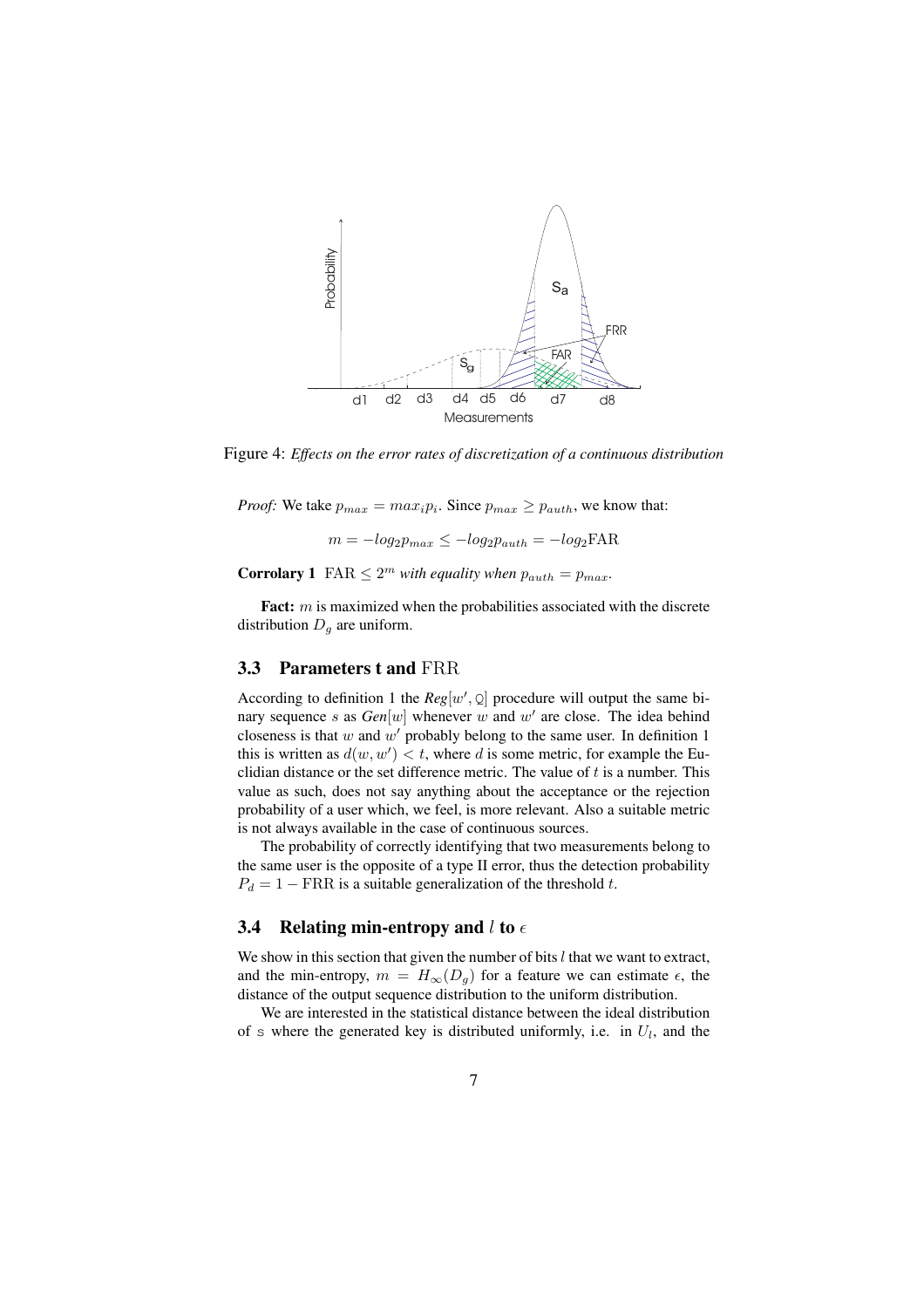actual distribution of s given the helper data Q.

$$
\epsilon = SD[\langle S, Q \rangle, \langle U_l, Q \rangle]
$$
  
= 
$$
\sup_{s} |P(s \in S | \mathcal{Q} \in Q) - P(s \in U_l | \mathcal{Q} \in Q)|
$$

Looking at the last term, since the uniform distribution is independent of the helper data, we can write

$$
P(s \in U_l | Q \in Q) = P(s \in U_l) = 2^{-l}.
$$

Introducing the notation  $P(s, Q) := P(s \in S | Q \in Q)$ , this gives

$$
\epsilon = \sup_{s} |P(s, Q) - 2^{-l}|.
$$
  
=  $\max_{s} \begin{cases} \sup_{s} (P(s, Q) - 2^{-l}) & \text{when } P(s, Q) \ge 2^{-l} \\ \sup_{s} (2^{-l} - P(s, Q)) & \text{when } P(s, Q) < 2^{-l} \end{cases}$ 

Note that the true value of  $\epsilon$  will be the largest of these two cases. Studying the first case, we get

$$
\sup_{s} (P(s, Q) - 2^{-l}) = \left( \sup_{s} P(s, Q) \right) - 2^{-l} = 2^{-m} - 2^{-l},
$$

while in the second case we get

$$
\sup_{s} (2^{-l} - P(s, 0)) = 2^{-l} - \inf_{s} (P(s, 0)) \le 2^{-l},
$$

with equality when there exists a key sequence that is never attained. If we compare the two cases, we see that the first case represents the value of  $\epsilon$  if  $2^{-m} - 2^{-l} > 2^{-l}$ , i.e. when  $m \le l - 1$ .

To conclude, this shows that  $\epsilon$  can be bounded from above in terms of the min-entropy  $m$  and  $l$  as follows:

$$
\epsilon \le \epsilon(m, l) = \begin{cases} 0 & \text{if } m = l, \\ 2^{-l} & \text{if } l - 1 < m < l, \\ 2^{-m} - 2^{-l} & \text{if } m \le l - 1. \end{cases}
$$

## 3.5 CS-fuzzy extractors

The above relations lead us to the following definition of the fuzzy extractors for continuous sources.

**Definition 2** An  $(S_g, m, l, \text{FRR})$  cs-fuzzy extractor (continuous source fuzzy) *extractor) for the user distribution* S<sup>a</sup> *is a pair of randomized procedures, "generate" (Gen) and "regenerate" (Reg) with the following properties:*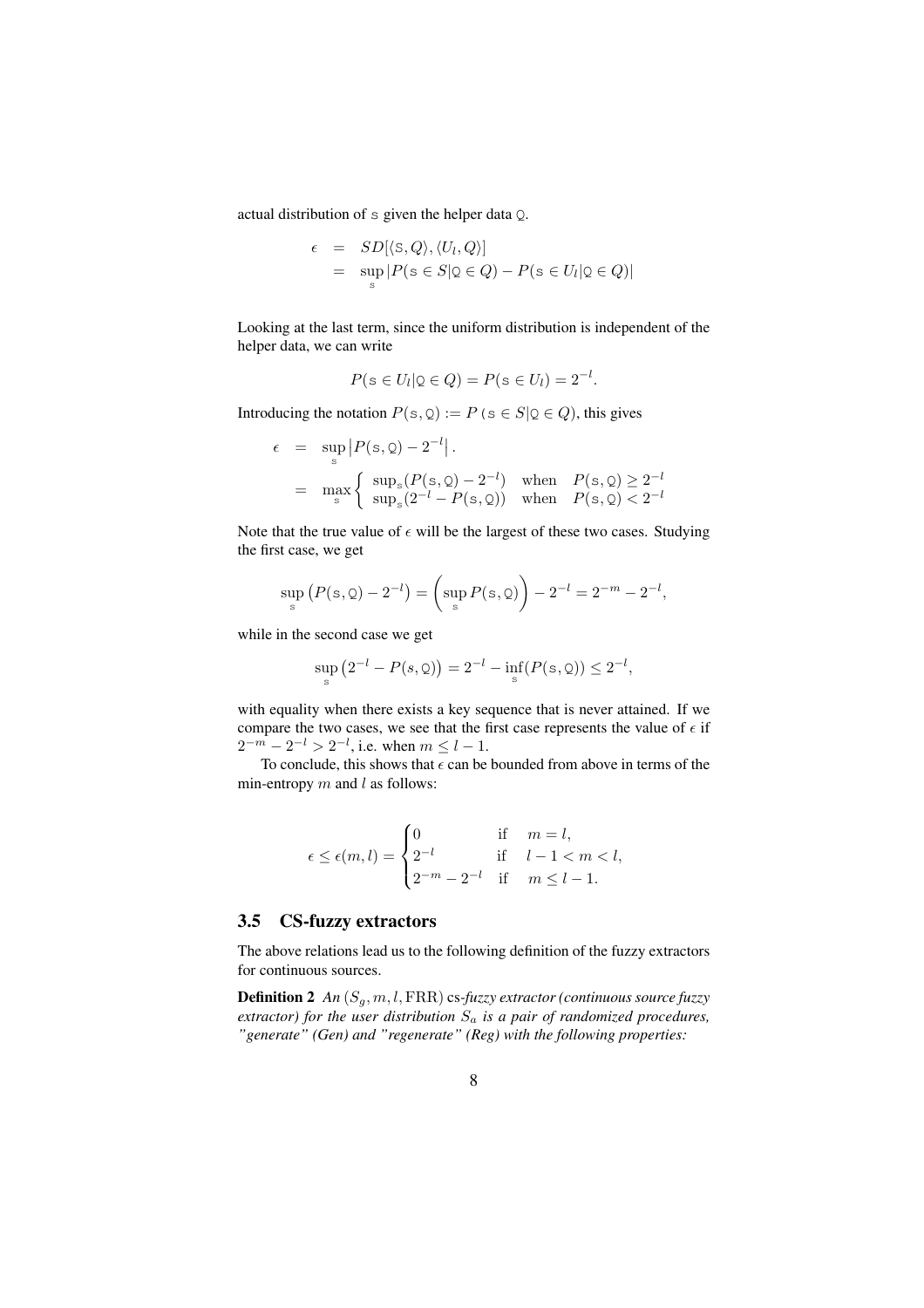- **Gen** *is a (necessarily randomized) generation function that on an input*  $S_a$ *extracts a* private string  $s \in \{0,1\}^l$  *and a* public string Q, *such that for* any user distribution  $S_a$  if  $\langle \mathsf{s}, \mathsf{Q}\rangle \leftarrow Gen[S_a]$  then  $SD[\langle \mathsf{s}, \mathsf{Q}\rangle, \langle U_l, \mathsf{Q}\rangle]\leq 1$  $\epsilon(m, l)$ *, where*  $\epsilon(m, l)$  *is defined in section 3.4.*
- **Reg** is a regeneration function that given a measurement u' sampled from  $S_a$  and a public string  $\mathcal Q$  outputs a string  $s \in \{0,1\}^l$ ,  $s = Reg[u',\mathcal Q]$ , *where*  $\langle s, Q \rangle \leftarrow Gen[S_a]$ , with probability equal to the detection prob*ability,*  $P_d = 1 - \text{FRR}$ .

Since cs-fuzzy extractors preserve the mechanism of the generate and regenerate functions as was used in the original fuzzy extractors, any fuzzy extractor is also a cs-fuzzy extractor. The link between the used parameters in each model was described in the preceding sections. However, cs-fuzzy extractors are better suited to handle continuous source biometric data.

# 4 CS-fuzzy extractors in practice

In order to demonstrate the usefulness of the cs-fuzzy extractor, we take three prominent template protection schemes for continuous distributions from the literature and fit them in our model. As we discussed earlier, these template protection schemes cannot be described in terms of classical fuzzy extractors.

## 4.1 Reliable component scheme

One of the most intuitive schemes in the area of template protection was proposed by Tuyls et al. [7] and is known as the *reliable component scheme*. We briefly describe this scheme for 1 user.



Figure 5: Example 1 Reliable component scheme

**Gen** During enrollment M samples  $\langle w_1, w_2, ... w_M \rangle$  are measured. This is followed by quantization, where a sequence  $\langle q_1, q_2, . . q_M \rangle$  is computed.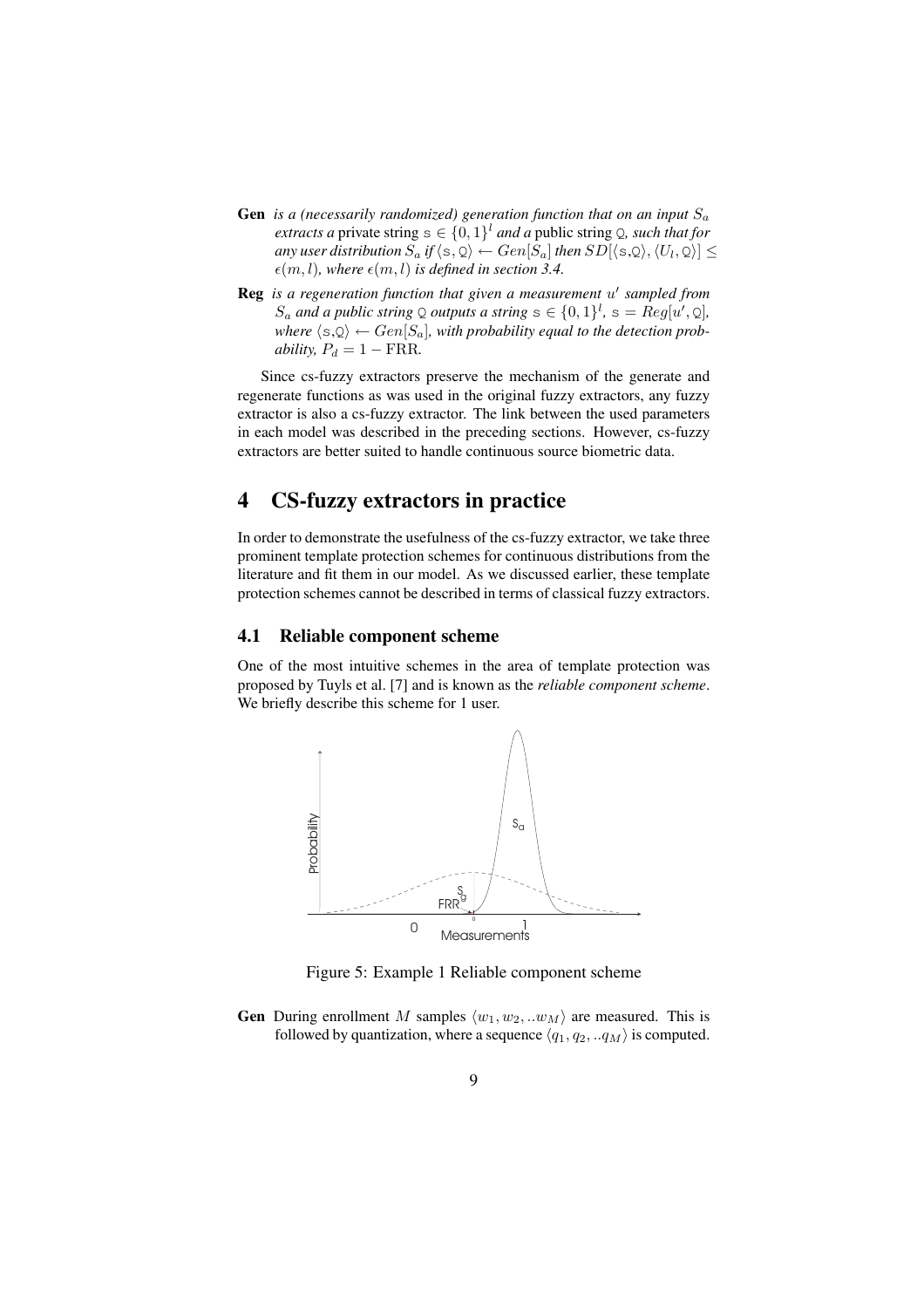Here, each measured value  $w_j$ ,  $j = 1..M$  is compared to the imposter mean  $\mu_g$ , in figure 5,  $\mu_g$  is equal to 0. If  $w_j \leq \mu_g$  then  $q_j = 0$  else  $q_j = 1$ . A feature is called reliable if all  $q_j$ ,  $j = 1...M$  are equal. Only in that case will the feature be used. The public string  $Q$  represents the positions of the reliable components.

**Reg** During authentication, a noisy version of  $w$ ,  $w'$  is measured. For each reliable component (we look at  $Q$ ) its value is compared to  $\mu_q$ . The result of this comparison will represent the key.

This scheme will extract 1 bit from every reliable component, with probability equal to 1-FRR . Robustness is assured by the fact that only the features with very small FRR are chosen, as can be seen in figure 5. We can write the reliable component as a  $(S_q, 1, 1, \text{FRR})$  *cs-fuzzy extractor*, where

$$
\text{FRR} = \begin{cases} \int_{-\infty}^{\mu_g} e^{\frac{-(x-\mu_a)^2}{2\sigma_a}} dx, & \mu_a > \mu_g \\ \int_{\mu_g}^{\infty} e^{\frac{-(x-\mu_a)^2}{2\sigma_a}} dx, & \mu_a < \mu_g. \end{cases}
$$

The output bit is uniformly distributed, because the probability of a bit being equal to 0 is equal to the probability of the same bit being a 1. The main merit of this scheme is its robustness. The disadvantage is that there are many features that are disregarded and depending on the quality of the data used the total length of the output key is rather short.

#### 4.2 Shielding functions

Linnartz et al. [5] were among the first to suggest how to get keys from continuously distributed sources. Their technique is inspired by watermarking. They propose a multiple quantization level system with odd-even bands, see figure 6.

Gen For one feature, the bit s is embedded by shifting the mean  $w$  of the template distribution to the center of the closest even-odd  $q$  interval if the value of the key bit s is a 1, or to the center of the closest odd-even  $q$  interval if the value of the key bit  $\leq$  is a 0.

The public string Q, called helper data is computed:

$$
Q = \begin{cases} (2n + \frac{1}{2})q - w & \text{when } s = 1\\ (2n - \frac{1}{2})q - w & \text{when } s = 0 \end{cases}
$$

Where  $n \in \mathbb{Z}$  and is chosen such that:  $-q < Q < q$ .

Reg is defined as:

$$
Reg[w', \mathbf{Q}] = \begin{cases} 1, & \text{when} \quad 2nq \le w' + \mathbf{Q} < (2n+1)q \\ 0, & \text{when} \quad (2n-1)q \le w' + \mathbf{Q} < 2nq \end{cases}
$$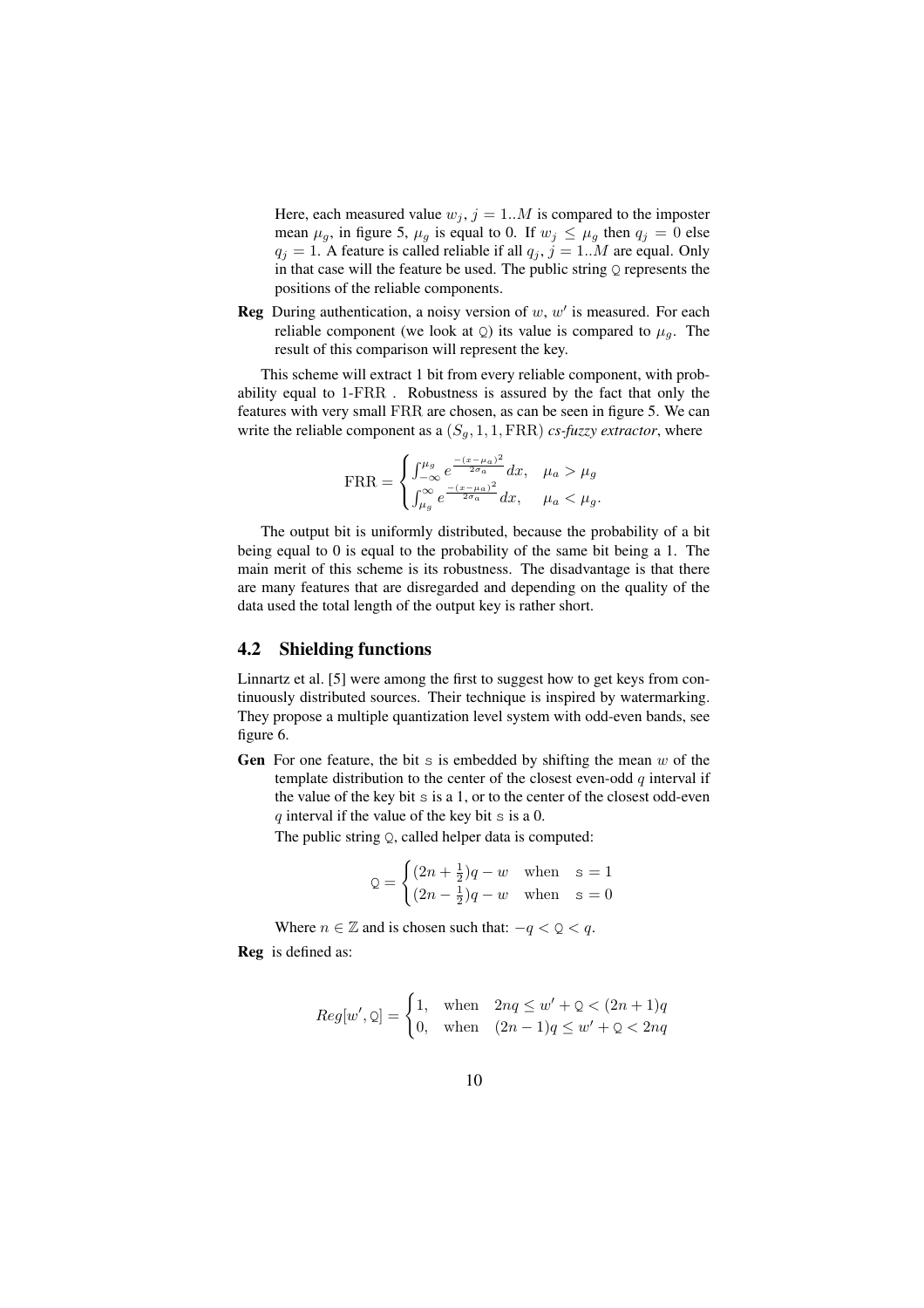

Figure 6: Shielding function discretization, embedding a 0 value key bit.

During authentication a noisy feature  $w'$  is extracted. The key bit is 1 if the sum of the noisy feature and the helper data is in an odd-even interval and is 0 otherwise. Whenever the measured value has an error greater than  $\frac{q}{2}$  we can get an error in the key computation.

This scheme can be written as a:

$$
(S_g, 1, 1, \text{FRR})
$$
 *cs-fuzzy extractor* where  
  $\text{FRR} = \sigma_a 2\sqrt{2} \sum_{i=0}^{\infty} \int_{\frac{(1+4i)}{2\sqrt{2}} \frac{q}{\sigma_a}}^{\frac{(3+4i)}{2\sqrt{2}} \frac{q}{\sigma_a}} e^{-x^2} dx.$ 

The FRR depends on the quantization step q. When q is larger, the noise tolerance is higher as well. On the other hand, if  $q$  is smaller, the FAR goes down. The output sequence is uniform in this scheme as well.

### 4.3 Chang multi-bit scheme

Chang et al. [3] extract multiple bits from each feature of a user. They select distinguishable features to generate more key bits from each feature. For each feature the left and the right boundaries,  $L$  and  $R$  are selected so that with high probability a measurement from any user falls in this interval.

Gen The selected FAR determines for each feature an authentic region, see figure 7, delimited by  $T_1, T_2$ . The whole region L, R is divided in segments that have a length equal to the segment determined by  $T_1$ and  $T_2$ . A label is associated with each segment. It can happen that some redundant segments are added to the left and to the right of L respectively  $R$  to use all labels of a given length. In figure  $7$  three more segments with the labels 000, 100 and 011 can be added. In the picture the genuine interval has label 101. The public string  $Q$  contains the description of the intervals and the associated labels.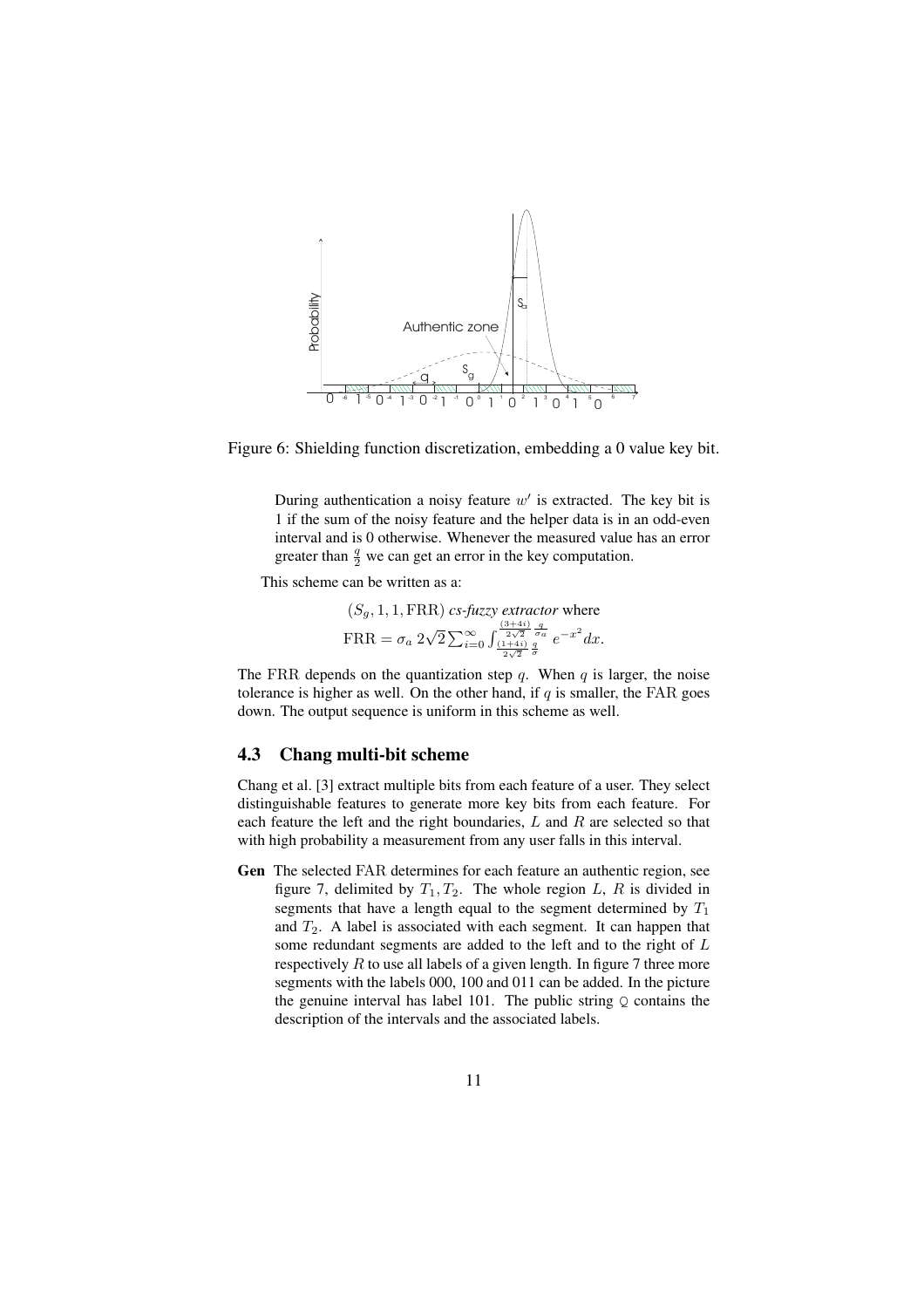

Figure 7: Chang discretization

Reg Every time a user submits his biometric data to the system his feature will fall in one of the published intervals. The label associated with this interval represents the key of this user. An authentic user will be in the authentic area with probability 1-FRR .

This process is repeated for every user, for every feature. Thus they have defined an  $(S_g, m, l, \text{FRR})$  where  $m = log_2 \int_{\mu_g - \frac{|T_2 - T_1|}{2}}^{\mu_g + \frac{|T_2 - T_1|}{2}} p df(S_g) dx$  and  $l = log_2 \frac{|L-R|}{|T_2-T_1|}$  $\frac{|L-R|}{|T_2-T_1|}$ . The mathematical relation for FRR is  $1 - \int_{T_1}^{T_2}$  $T_1^{12}$  pdf $(S_g)dx$ .

Comments on the distinguishable components. To generate stable cryptographic keys Chang et al. [3] propose to use only the distinguishable features for key generation. We show that in this case choosing the distinguishable feature makes life easier for an intruder and in a particular case the intruder can almost certainly guess the authentic feature on the first try.

A feature is called distinguishable if the distance between the imposter mean and the authentic mean is sufficiently large. In the original paper a feature is distinguishable if  $|\mu_g - \mu_a| > k_a \cdot \sigma_a$ . In this scheme the authentic mean  $\mu_a$ , due to the construction is always at the center of the authentic interval.

The goal of an intruder trying to attack this scheme is to find the authentic interval with a minimal number of trials. We model two types of intruders. It is assumed that the first imposter or the *type one imposter* knows the distribution of the population  $(S_q)$ . The second type intruder called, *type II* also knows the parameters L and R.

Type I The intruder knows that the authentic area of a user is far away from the global mean. In this case he can safely disregard the segment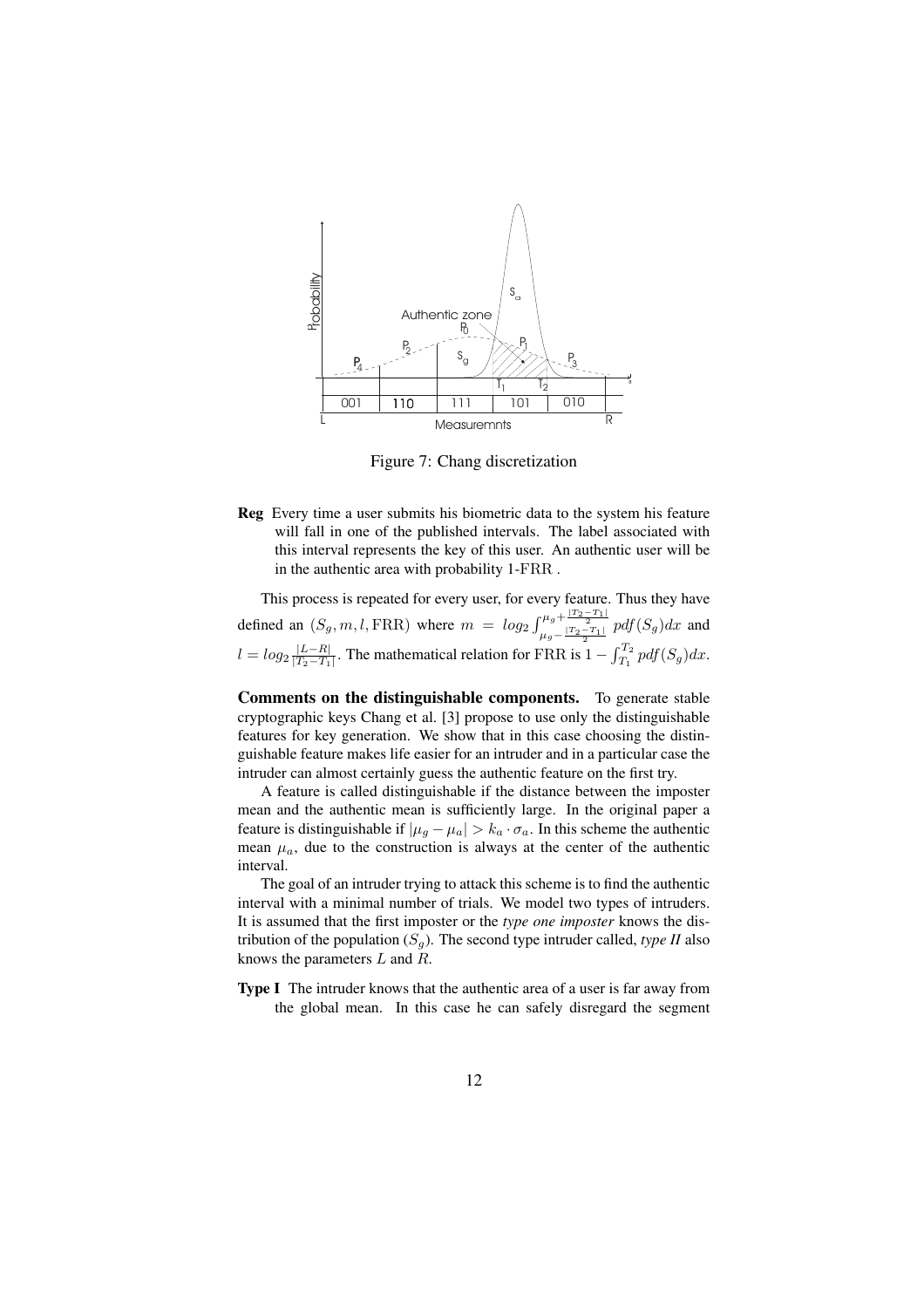where the mean is situated. This leaves a new probability distribution  $\frac{p_1}{1-p_0}, \ldots \frac{p_n}{1-p_0}$  as the central segment falls out.

**Type II** This attacker knows not only  $S<sub>g</sub>$  but he also knows the values of L and R. In Chang et al. [3] these limits are computed as follows:

$$
L = min(\mu_g - k_g \sigma_g, \mu_a - k_a \sigma_a)
$$
  

$$
R = min(\mu_g + k_g \sigma_g, \mu_a + k_a \sigma_a)
$$

Here  $k_g$  and  $k_a$  are natural numbers chosen by the designers of the system. For example the author recommends for  $k_g$  the value 5 so that it covers almost the entire user distribution.

If the margin  $L$  (and the reasoning is the same for  $R$ ) is somewhere situated in the right half of a segment we can safely eliminate that segment. According to the definition L will always be smaller then  $\mu_a$ , which is in the middle of an interval. Thus the attacker can eliminate all intervals for which the middle value is smaller then L.

Example In figure 8 we show how dangerous this combination can be. Assume the imposter distribution is divided in 4 intervals  $\langle d_1, d_2, d_3, d_4 \rangle$ . These intervals are published as helper data. The imposter has to guess which interval is the authentic one. It is assumed that the imposter distribution is known to the attacker.



Figure 8: *The genuine interval can be guessed from one try.*

The attacker can eliminate interval number  $d_3$  because it contains the global mean  $\mu_q$  and he knows that a distinguishable feature should be far away from the global mean.

A type I attacker has 3 candidates for the correct authentic interval. However, the three intervals have different probabilities associated so the order of guessing will be:  $d_2$ ,  $d_4$ ,  $d_1$ . In this case he is lucky from the first trial.

A type II attacker also knows the value of  $L$  and  $R$ . The authentic mean is situated at the center of the authentic interval. The interval  $d_4$  cannot be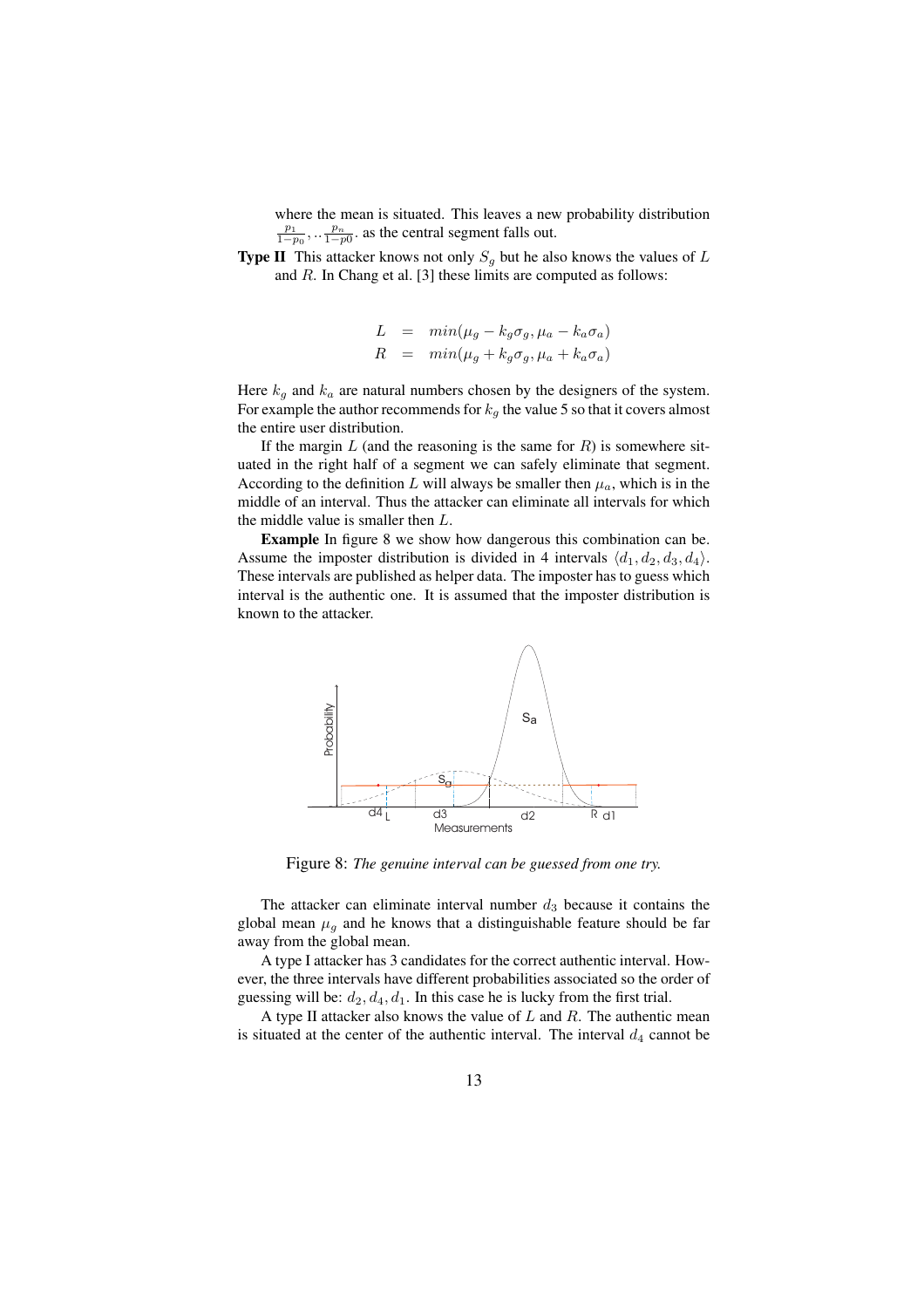the authentic one since its middle value is smaller then  $L$ . Thus the attacker can eliminate  $d_4$ . The same reasoning holds for R which eliminates  $d_1$ .

As a result the intruder now has only one candidate for the authentic interval, namely  $d_2$ .

# 5 Conclusion and Future Work

Fuzzy extractors are a theoretical tool for modelling and comparing template protection schemes which use a discrete source. We generalize the definition to cs-fuzzy extractors, which can also handle the continuous source cases. Our model can cope with both classes of template protection schemes. Biometric authentication systems are evaluated using the false acceptance rate and the false rejection rate. The link between the two was hitherto not obvious even though they refer to the same data.

In this paper we show, for the first time that there is a natural connection between the false acceptance rate, false rejection rate and the parameters used to evaluate a template protection scheme implemented on the same data.

We also show that the error rates have a direct influence on the length and robustness of the key extracted from the features of a user.

In this paper we only consider the one dimensional case. However, biometric data contains multiple features for each user. For generalizing to multiple independent features, one approach is to analyze each dimension independently. In this case, the relationship between the min-entropy and the FAR is as expected: the more dimensions we have, the lower the FAR is and the number of bits that can be extracted increases. However, the FRR increases with the number of dimensions that are used. Therefore, this may not be the best approach for aggregating multiple features. Zhang et al [9] propose a better approach which can reduce both the FAR and the FRR by simultaneously analyzing all dimensions.

As future work we want to investigate the influence of feature aggregation on the length and robustness of the key.

# References

- [1] Ruud Bolle, Jonathan Connell, Sharanthchandra Pankanti, Nalini Ratha, and Andrew Senior. *Guide to Biometrics*. SpringerVerlag, 2003.
- [2] Xavier Boyen. Reusable cryptographic fuzzy extractors. In Vijayalakshmi Atluri, Birgit Pfitzmann, and Patrick Drew McDaniel, editors, *ACM Conference on Computer and Communications Security*, pages 82–91. ACM, 2004.
- [3] Yao-Jen Chang, Wende Zhang, and Tsuhan Chen. Biometrics-based cryptographic key generation. In *ICME*, pages 2203–2206. IEEE, 2004.